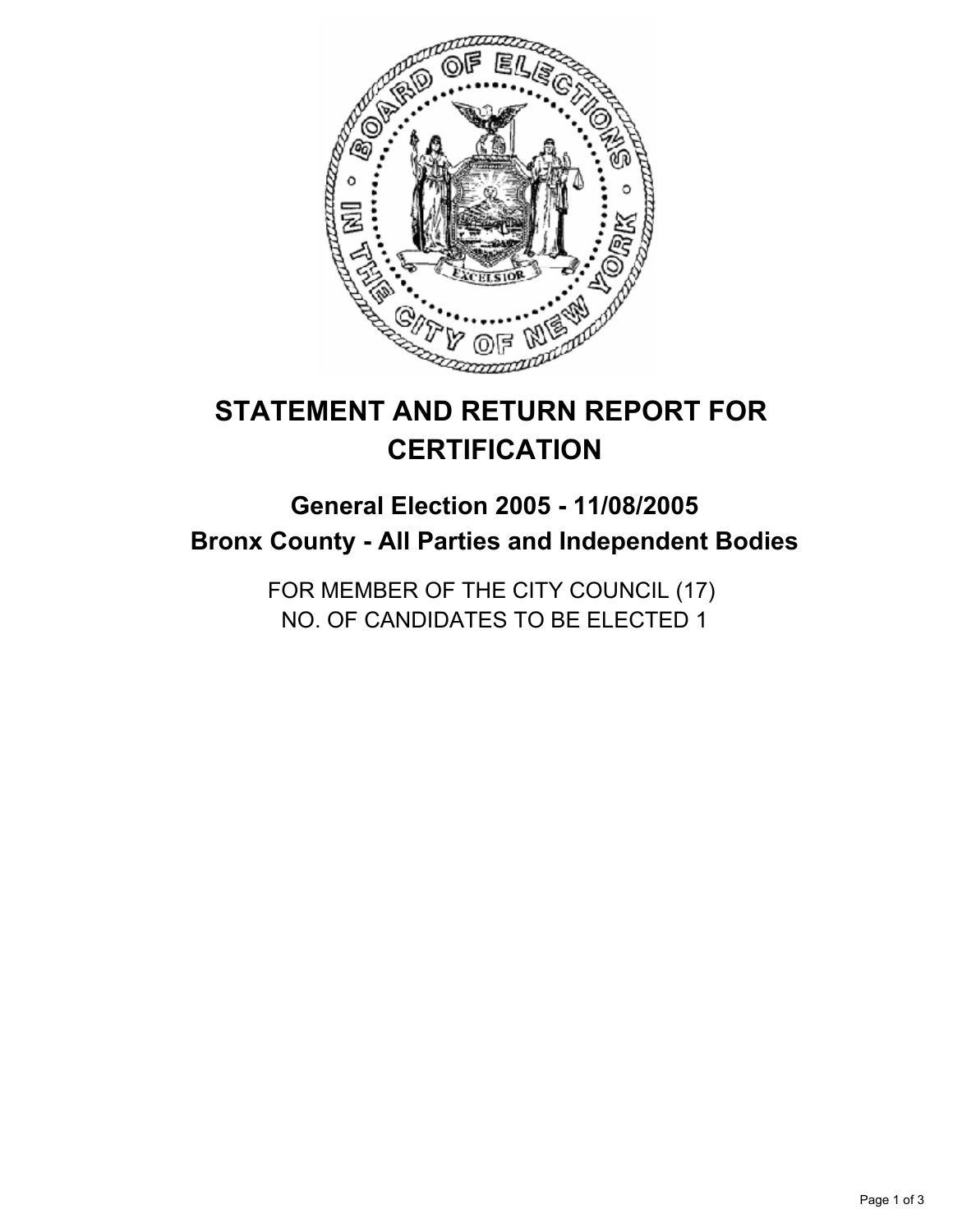

# **ASSEMBLY DISTRICT 77**

| PUBLIC COUNTER                         | 1,788 |  |
|----------------------------------------|-------|--|
| <b>EMERGENCY</b>                       |       |  |
| ABSENTEE/MILITARY                      | 28    |  |
| AFFIDAVIT                              | 17    |  |
| <b>TOTAL BALLOTS</b>                   | 1,833 |  |
| MARIA DEL CARMEN ARROYO (DEMOCRATIC)   | 1,203 |  |
| MARIA DEL CARMEN ARROYO (INDEPENDENCE) | 29    |  |
| ALI MOHAMED (CONSERVATIVE)             | 29    |  |
| <b>TOTAL VOTES</b>                     | 1,261 |  |
| <b>UNRECORDED</b>                      | 572   |  |

#### **ASSEMBLY DISTRICT 79**

| PUBLIC COUNTER                         | 3,040 |
|----------------------------------------|-------|
| <b>EMERGENCY</b>                       | 41    |
| ABSENTEE/MILITARY                      | 36    |
| AFFIDAVIT                              | 54    |
| <b>TOTAL BALLOTS</b>                   | 3,171 |
| MARIA DEL CARMEN ARROYO (DEMOCRATIC)   | 2,029 |
| MARIA DEL CARMEN ARROYO (INDEPENDENCE) | 44    |
| ALI MOHAMED (CONSERVATIVE)             | 36    |
| <b>TOTAL VOTES</b>                     | 2,109 |
| <b>UNRECORDED</b>                      | 1.062 |

#### **ASSEMBLY DISTRICT 84**

| PUBLIC COUNTER                         | 12,711 |
|----------------------------------------|--------|
| <b>EMERGENCY</b>                       | 59     |
| ABSENTEE/MILITARY                      | 112    |
| AFFIDAVIT                              | 205    |
| <b>TOTAL BALLOTS</b>                   | 13,087 |
| MARIA DEL CARMEN ARROYO (DEMOCRATIC)   | 8,263  |
| MARIA DEL CARMEN ARROYO (INDEPENDENCE) | 236    |
| ALI MOHAMED (CONSERVATIVE)             | 148    |
| ARLENE PARKS (WRITE-IN)                |        |
| <b>TOTAL VOTES</b>                     | 8,648  |
| <b>UNRECORDED</b>                      | 4.439  |

## **ASSEMBLY DISTRICT 85**

| PUBLIC COUNTER                         | 6,712 |
|----------------------------------------|-------|
| <b>EMERGENCY</b>                       | 3     |
| ABSENTEE/MILITARY                      | 44    |
| AFFIDAVIT                              | 103   |
| <b>TOTAL BALLOTS</b>                   | 6,862 |
| MARIA DEL CARMEN ARROYO (DEMOCRATIC)   | 4,168 |
| MARIA DEL CARMEN ARROYO (INDEPENDENCE) | 116   |
| ALI MOHAMED (CONSERVATIVE)             | 60    |
| <b>TOTAL VOTES</b>                     | 4,344 |
| UNRECORDED                             | 2.518 |